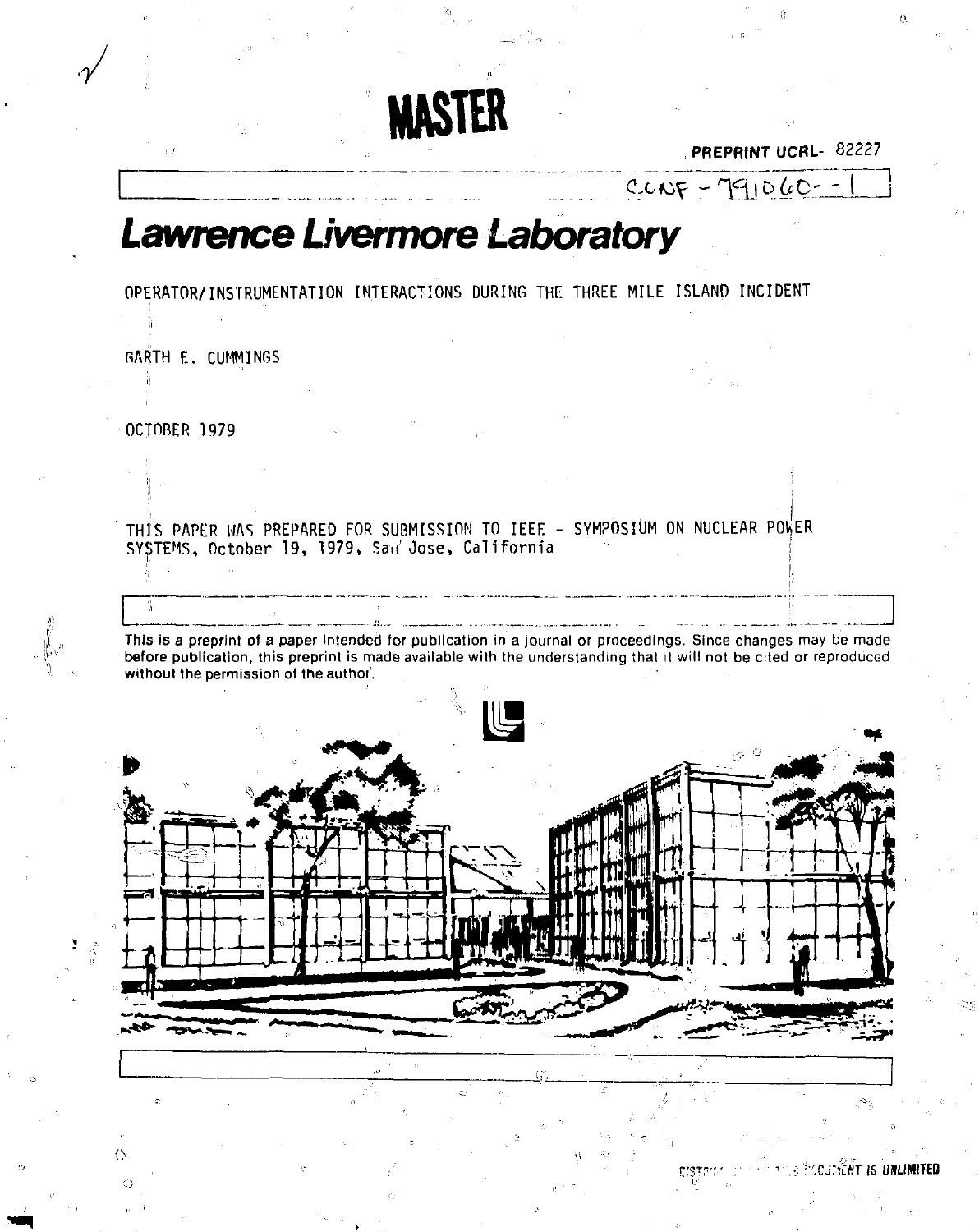#### OPERATOR/INSTRUMENTATION INTERACTIONS DURING THE THREE MILE ISLAND INCIDENT by

# **MASTER**

#### **Garth E. Cimr.ings Lawrence Livermore Laboratory - University of California P.O. Box BOS**  Livennore, California 94550

#### Summary

This paper presents a discussion of the operator/ instrumentation interactions which nad an effect on the course of the incident at the Three Mile Island-? Nuclear Power Plant. In the paper a brief review of the sequence of occurrences at TMI-2 over the first 16 hours of the incident, is given with particular emphasis on operator/instrumentation interactions. A breakdown of the six major items that seemed to have contributed to the characteristics of the incident is then given and also an outline of some of the currently proposed operator/instrumentation improvements. The six major items involve water level indication in the reactor, electromatic relief valve operation, auxiliary feedwater flow indication, containmr isolation, extended range instrumentation, and computer readout.

#### Introduction

On March 28, 1979, at 0400, a feedwater tri p occurred at the Three Mile Island-? (TMI-2) Nuclear lower Plant near Harrlsburg, Pennsylvania!',2,3,4]. During the next 16 hours substantial damage was done to the reactor core, and although there was no significant injury to the public, the accident seriously damaged the reactor and has had a profound impact on the future<br>of nuclear power in this country. I plan on reviewing a number of the operator/instrumentation interactions which contributed to the course of this incident with the view that improvements are and will be made to prevent similar; occurrences at nuclear power plants 1n the future. The incident itself was caused by operator, design, and equipment failures and I will be stressing the operator/instrumentation aspects of the incident.

Before reviewing the course of the incident, some history on the TMI-2 Nuclear Power Plant is needed. TMI-2 is a Babcock and Wilcox Company designed pressurized water reactor (PWR). It normally produces 905 MWe<br>which is fed into the grid of the Metropolitan Edison Company, the electric utility servicing that area of Pennsylvania. TMI-2 first went critical in March of 197B and achieved operational status in December 1978. Prior to March 28, the reactor had experienced five feedwater trips without damage. Such trips *are* considered a normal transient event from which the reactor is designed to recover without any damage. At the time of the incident, TMI-2 was running at 97% of full power with conditions normal.

The Babcock and Wilcbx Company (BSW) is one of the three manufacturers of pressurized.water reactors in this country. One of the distinguishing characteristics of B&W reactors is their use of once through steam generators (0TSG) of which TMI-2 had two. This type of steam generator has less of a feedwater Inventory and thus boils dry more rapidly if feedwater flow is cut off.

Like other PWR's, TMI-2 has no boiling in the reactor core. The reactor coolant system (RCS) is comprised of two closed loops through which water is pumped up through the reactor core to pick up the heat from the fission process. This heat is transported from tire

This work was supported by the U.S. Nuclear: Regulatory Commission under **Interagency Agreement DOE 40-550-75 with the U.S. Department of energy**  core through hot leas to each OTSG where it is transforred to  $e$  working fluid circulating in a second pair of loops. The working fluid drives a conventional turbine-condenser system. After giving up its heat in the OTSG's the reactor coolant is returned to the core through two cold legs by two reactor coolants pumps per loop. Figure 1 is a schematic of this process.





High pressure and low pressure redundant backup cooling systems are provided to take care of the decay heat from the' fission process should a loss of coolant accident occur. A large loss of coolant accident is the design basis accident for this type of reactor.

During normal operation the reactor neat is removed via the steam generators to the turbine-condenser system. When that system is not able to operate the reactor is tripped and the decay heat is either removed by natural er forced circulation. At all times, the reactor coolant must be kept above saturated conditions to preclude over heatiny of the tubes (cladding) that retain the uranium dioxide fuel pellets. The cladding Is made of zirconium which, when heated above 2200°F, wil l react with the water to generate hydrogen. Forced cooling with liquid is required to keep this cladding from over heating even after shutdown of the fission process. It was the reaction of water with the zirconium clad that lead to the hydrogen generation at TKI-2.

#### Review of Incident

The incident started with a feedwater trip. Subsequently, it took the operating crew 16 hours to achieve a stable condition. Hydrogen evolution became a major concern and i t was several days before the major danger was over. Several more weeks went by before natural circulation conditions were achieved and reactor cleanup is still-underway. I will be concentrating ir. this paper on^'events which occurred during

CIRCORD OF SUSTAINABLE TO COMPARE IS UNLIMITED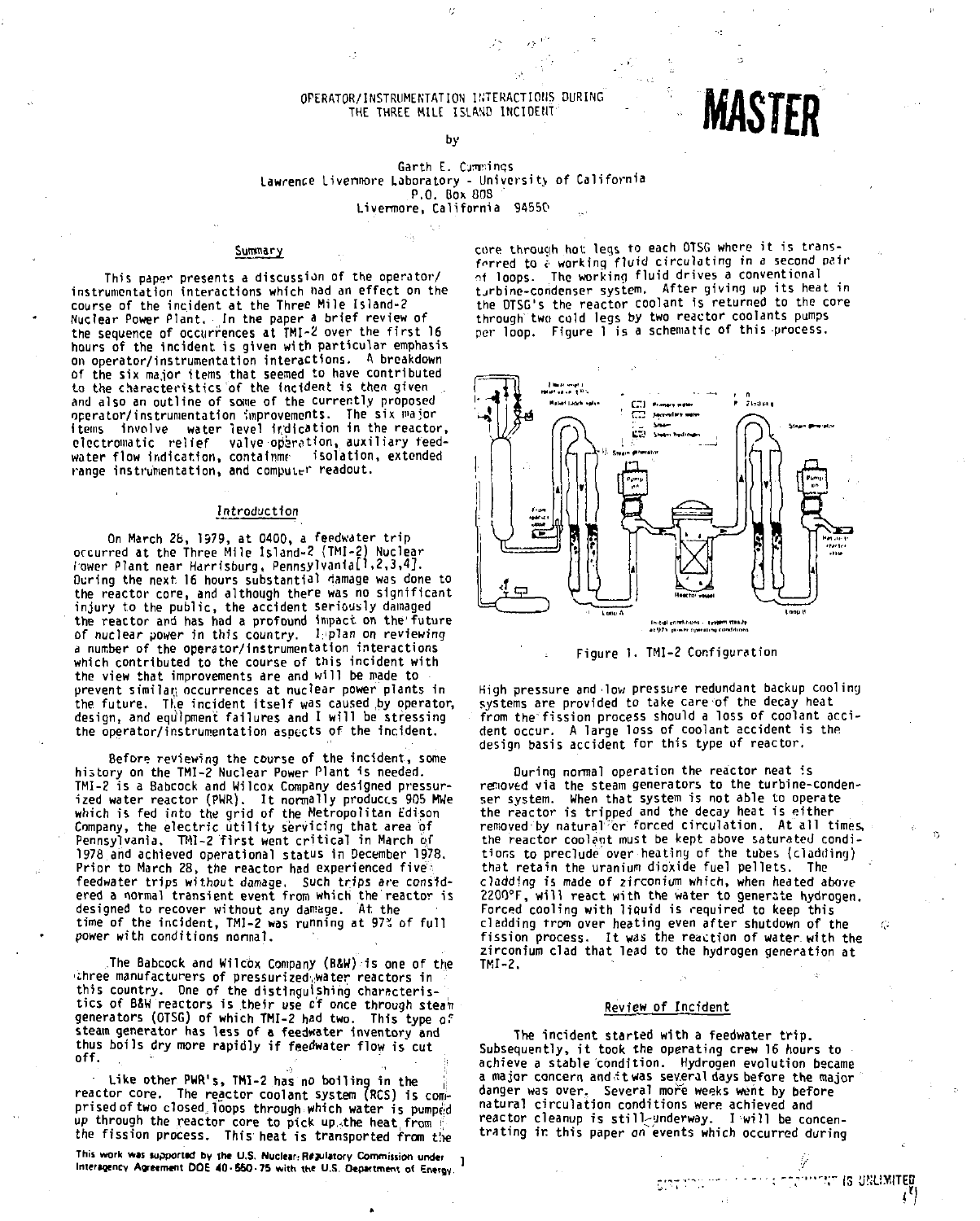**the first 16 hours. This is when the core damage occurred.** 

Ø)

#### **First 2.5 Hours**

Â,

**The trip of the feedwater pumps caused the turbine to trip resulting in a pressure rise in the reactor coolant system (RCS). This pressure rise caused the electrumatic relief valve (ERV) on top of the pressurizer to open releasing steam to the Reactor Coolant Drain Tank (RCDT). This set of occurrences is expected to occur following a feedwater trip.** 

**Following the opening of the ERV the reactor tripped causing the pressure to drop in the KCS. When the pressure dropped below the ERV set point, the valve did not close. This was an equipment failure. More than two hours passed before the operator noticed that the F.RV was stuck open, in effect, creating a small**  loss of coolant accioent during that time period. **Failure of the operator to detect the open ERV was an operator/instrumentation failure. The console demand signal indicated that the ERV was closed and a history of past leakage lead the operator to disregard the high temperature readings in the ERV tail pipe. These, among other things, were the cause of the slow response of the operator to the failure of the ERV.** 

**Following the reactor trip, the auxiliary feedwater pumps automatically turned on but, unknown to the operator, the flow was blocked by closed valves on the pump discharge lines. The auxiliary feedwater system is the backup system that supplies water to the steam side of the OTSG's given a loss of main feedwater and without auxiliary feedwater flow the steam generators boiled dry in a few minutes. Lights on the console indicated that these valves were closed, but this was not noted for eight minutes.** 

**With the ERV stuck open, there was a rapid insurge into the pressuri2er leading the operators to think that the reactor coolant system was full. Operator training procedures emphasize the fact that the pres**surizer should not be allowed to go solid or over**pressurization of the RCS might result. For this reason, the operators disregarded the low RCS pressure and relied on the pressurizer level to indicate that the RCS was full of water. Low pressure in the RCS caused actuation of the high pressure back-up cooling system but injection was terminated because the level readings on the pressurizer indicated that the RCS was full. The operators had been trained to stop injection from this system as soon as possible following such a transient to prevent sodium hydroxide injection into the RCS. Indeed such a NaOH injection had happened previously in a similar transient at TMI-2.'** 

**At eight minutes into the incident, the operators discovered the closed auxiliary feedwater valves and opened them commencing flow into the steam generators. At 15 minutes into the incident, the RCDT ruptured because of the collected discharge from the stuck open ERV. This caused an increase in containment pressure.**  The operators, however, believed this pressure increase **wa<: caused by a broken steam generator tube assumed to have been ruptured by the sudden addition of cold auxiliary feedwater flow to the steam generator.** 

**For the next hour or so the reactor coolant inventory continued to be dissipated through the open ERV until cavitation conditions necessitated the tripping of the reactor coolant pumps. At two hours and 20 minutes into the incident, the open ERV was discovered and it's block valve closed. At that time, substantial fractions of the core were uncovered and the zirconium clad was over heated and evolving hydrogen. The** 

**operating staff, however, still believed that the core was covered and it would be many hours before they discovered that it had been •jncovered.** 

, Gʻi

#### **Efforts to Establish Stable Conditions**

**For the next 14 hours, the operating staff attempted to establish either forced or natural circulation cooling, finally, establishing forced circulation through om loop. During this period, a hydrogen explosion oc;urred in the containment resulting in a 28 psig pressure spike and actuation of the containment spray system. The hydrogen explosion was i.ot recognized by the operating staff as such at the time. They thought that the core sprays came on because of electrical problems or ERV operation. Failure to note that there was a large inventory of hydroqen in the reactor and the. containment made the stabliz&tion of the transient more protracted. j.** 

During this period, several other operator/instru<sup>1</sup> mentation problems can be noted. The containment sump **pump automatically came on several hours into the incident and transferred radioactive water from the containment floor to the auxiliary building. Also there were difficulties in obtaining samples of RCS water and this lead to the contamination and evacuation of the emergency control center which had been set up near the control room. This sampling difficulty and the high background radiation levels <sup>f</sup> rom the released noble gases prevented the operating crew from making an early identification of the types and quantities of the fission products which had been released.** 



**Figure 2. Core Mixture Level** 

**A review of the water level in the reactor core is given in Fig. 2. As can be seen, the level continued to decrease for two hours until the ERV block valve was closed. The high pressure injection system makeup into the reactor then caused the reactor water level to rise. A reactor coolant pump was started at approximately 775**  min. after the incident started. Saturated conditions **prevented the continued operation of this pump but it delivered a surge of water into the core which is believed to have caused a certain amount of damage. As can be seen, the core was uncovered for** *c* **considerable length of time.** 

#### **Operator/Instrumentation Problems**

**In Table 1, we have listed six major operator/ instrumentation interaction problems. We will now** 

**2**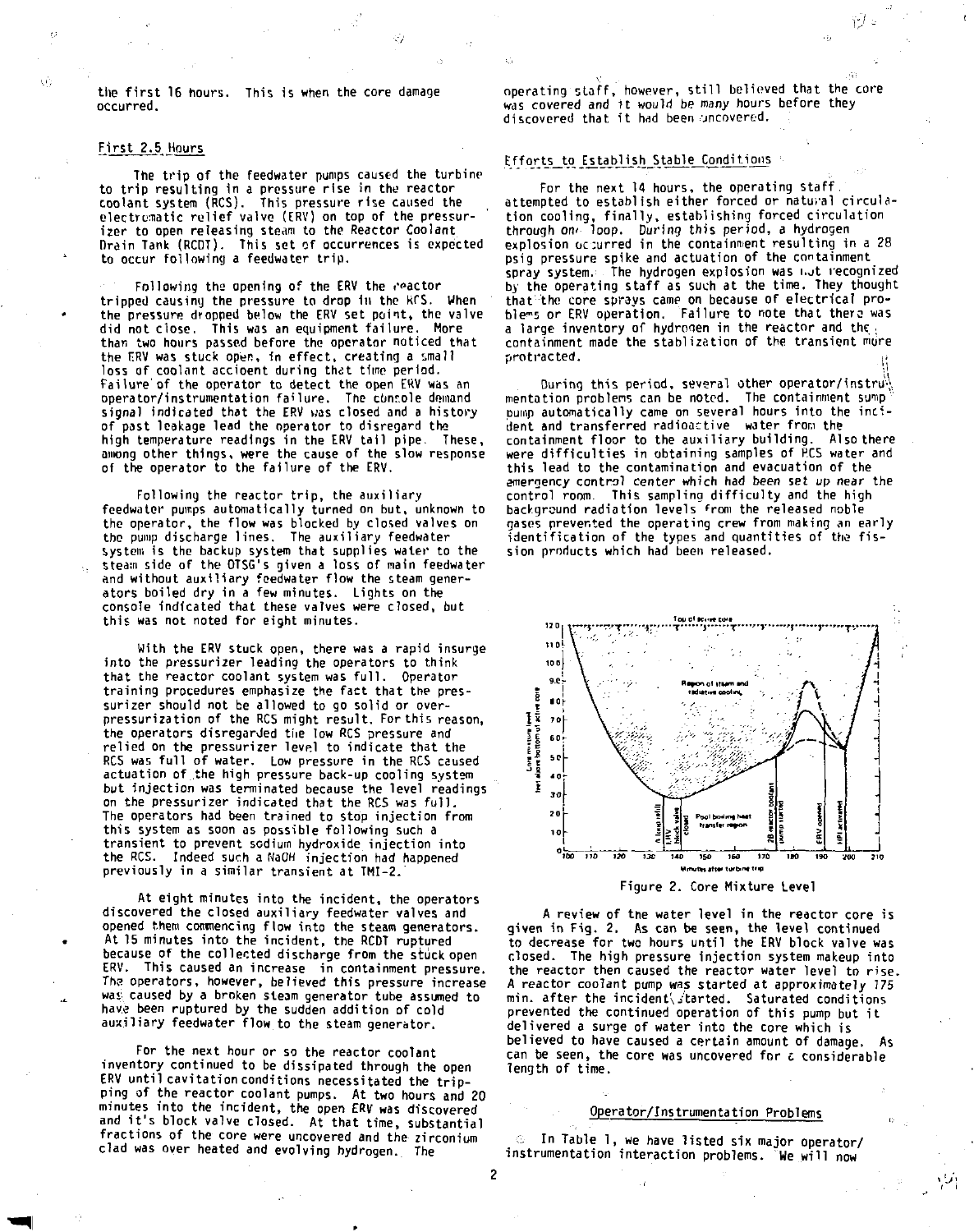**discuss each of these individually.** 

 $\mathcal{O}_{\Omega}$ 

**Table 1** 

**1. Reactor coolant system water level indication** 

**2. Eiectromatic relief valve status indication** 

**3. Auxiliary feedwater flow indication** 

**•5, Containment isolation** 

**5. Computer readout speed** 

**6. Narrow range instrumentation** 

. Fuel temperatures

. Coolant temperatures

. Radiation level and composition

The pressurizer level indicator did not give a direct measure of the water level in the reactor pressure vessel. During the TMI-2 incident, loop seals formed in the low points of the piping and prevented<br>liquid in the RCS from seeking its own level. A reactor vessel pressure only a few psi above the pressurlzer pressure wos sufficient to keep the pressurizer full. The operators mistakingly believed that a full pressurizer meant that the core was covered when indeed it wasn't. It is clear that either through direct or indirect measurements, better indications of core water level ore needed.

Several proposed solutions have been suggested. As an initia l attempt to *provide* a better indication of core water level existing plant instrumentation can be used to detect core-voiding, e.g. core exit thermo-couples, cold and hot leg resistant temperature detec-I tors (RTD), in-core and ex-core neutron detectors, and ! coolant saturation meters. The thermocouples andRTD'S would, along with pressure readings, give an indication of saturated conditions. The in-core and ex-core neutron detectors would give an indication of lowered water level by an increase in their counting rates. Additional assurance of at least an indirect water level indication would be gained by placing the existing pressurizer instrumentation on the emergency pover buses to assure a reliable power supply. In the long term, new instrumentation could be used to provide a more direct indication of core voiding, e.g. differential pressure cells, ultrasonic sounding gages, and gamma or neutron void detectors.

> The TMI-2 operators *failed* to realize that the electromatic relief valve on the pressurizer was stuck open. The console demand signal indicated that the valve was closed and *the* temperature indicator in the valve tail pipes was not interpreted correctly because of the past history of *valve* leakage. More positive means of reading valve position is needed. A proposed solution is to provide a direct indicator of the valve stem position.

> On most PWR's there is no direct indication of auxiliary feedwater flow. At THI-2, the auxiliary feedwater discharge valves were lef t in a closed position in violation of technical specifications. Valve indicator lights did not alert the operators to the fact that the auxiliary feedwater was not flowing to the steam generators. A maintenance tab obscurred one light. The steam generators were allowed to boil dry and feedwater was not reintroduced for 8 minutes. Posed solutions to this problem are to provide flow indicating devices on the discharge side of the pumps

so that there is a positive indication of flow. In addition, of *course,* operating procedures *are* being changed so that the discharge valves are not closed *concurrently* during *normal* maintenance.

In spite of the release of radioactivity into the containment it did not isolate until 4  $1/2$  hours after the start of the incident. During this time, radioactive effluent was pumped to the auxiliary building. The TM1-2 containment isolates on a pressure rise<br>within the containment of a few psi. This may be a<br>sufficient enough parameter for timely containment isolation if you have a large losr of coolant accident. but for smaller loss of coolant accidents the pressure rise wil l be too small *or* slow to cause isolation in time to prevent releases. Proposed solutions *are* to provide a diversity in parameters sensed, e.g. safety injection signal, high radiation level.

Another problem at TMI-2 occurred when the building containment isolation system was reset. The valves that had been initially opened were automatically reopened by the reset signal. A proposed solution would be to redesign the reset logic so that i t leaves the valves in the closed state following reset.

At TMI-2, the radioactive effluent was pumped from inside to outside the containment automatically. Operators of nuclear plants are now reevaluating systems that go outside the containment. Those that are not<br>needed to assure safe shutdown of the plant will be automatically isolated.

The computers provided in the control rooms at most nuclaar power plants are for information purposes and to record various instrument readings at particular times. The computer at TMI-2 was hopelessly overloaded because of the many alarm points reached during the incident. The alarm status printer was running 1 |/2 hours behind time 2 3/4 hours after the incident started. In addi-tion , because of low scanning frequencies, sequences of events were displayed in an erroneous manner. The computer was thus not only behind time, but it was giving the operators incorrect information. A proposed solution would be to dedicate a computer to assist the operator during accident situations- An alternative, of course, would be to upgrade the existing computers.

During the TMI-2 incident, many of the temperature and radiation instruments went off scale. It will be necessary to provide instrumentation with extended ranges and shielded in such a manner that accurate readings can be provided to the operators under accident conditions.

Other instrumentation improvements are being and will be proposed. Typical are such things as hydrogen concentration meters, containment pressure instrumentation, and containment water level instrumentation. We have only attempted to address some of the more major concerns. As thinking turns towards the accident type situations, further improvements will result.

#### Conclusions

A number of conclusions can be reached when reviewing the **history** of the **TMI-2 accident. A** few that have become *apparent* are:

- Operator training *and* instrumentation were not sufficient to provide the operator with enough information to properly diagnose the incident.
- Failure of the operator/instrumentation interface was a major contributor to the resulting core damage.

3